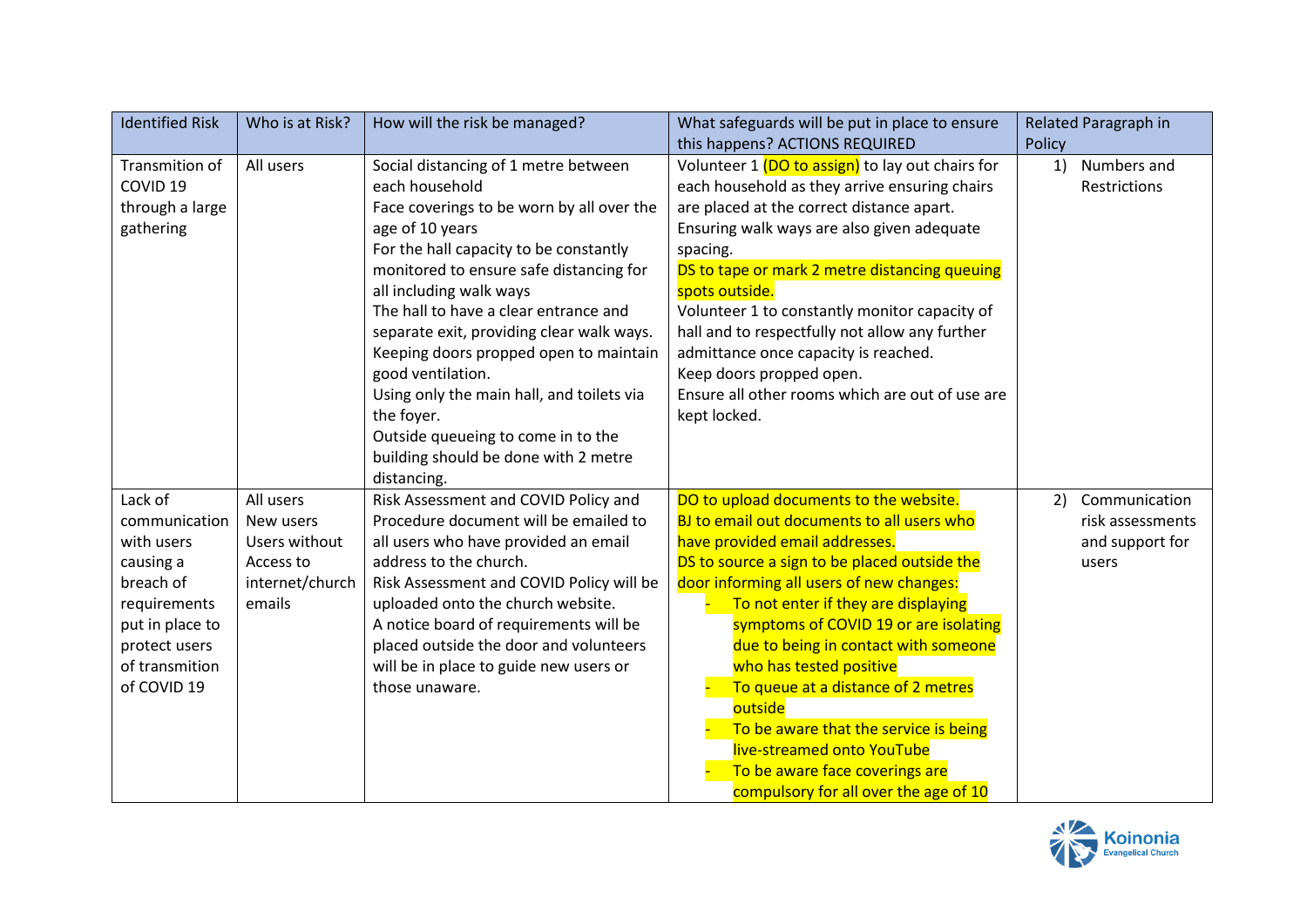|                                       |           |                                                                              | To sign-in on arrival to support the test<br>and trace system<br>To use the hand sanitizer<br>To wait to be seated<br>To follow guidance from volunteers on<br>where to walk/entrance and exiting<br>Volunteer 2 (DO to assign) to be at the door<br>ready to greet users, sign them in and guide<br>them verbally as to what it expected. |    |                                        |
|---------------------------------------|-----------|------------------------------------------------------------------------------|--------------------------------------------------------------------------------------------------------------------------------------------------------------------------------------------------------------------------------------------------------------------------------------------------------------------------------------------|----|----------------------------------------|
| Transmition of<br>COVID <sub>19</sub> | All users | Reduce the length of time in a large<br>gathering.                           | Our services are usually conducted within 1<br>hour which is reasonable.                                                                                                                                                                                                                                                                   | 3) | Adapting practise<br>to reduce risk of |
| through a large<br>gathering          |           | Continue to live stream services to<br>encourage those who are vulnerable or | Encourage users to exit the hall once the<br>service has finished.                                                                                                                                                                                                                                                                         |    | infection                              |
|                                       |           | self-isolating to remain at home.                                            | All books/shared resources to be put away,                                                                                                                                                                                                                                                                                                 |    |                                        |
|                                       |           | Not allowing the use of shared items.                                        | bible texts to be displayed on the screen.                                                                                                                                                                                                                                                                                                 |    |                                        |
|                                       |           | Not allowing singing or blown                                                | Volunteer 2 to be sole user of keeping the test                                                                                                                                                                                                                                                                                            |    |                                        |
|                                       |           | instruments.                                                                 | and trace record (to be kept securely for 21                                                                                                                                                                                                                                                                                               |    |                                        |
|                                       |           | Discouraging cash giving.                                                    | days).                                                                                                                                                                                                                                                                                                                                     |    |                                        |
|                                       |           | When conducting a communion service,                                         | To continue to use recordings of songs and not                                                                                                                                                                                                                                                                                             |    |                                        |
|                                       |           | to minimise touching/contamination of                                        | sing. Instruments that are not blown can be                                                                                                                                                                                                                                                                                                |    |                                        |
|                                       |           | food.                                                                        | used to aid worship provided they are cleaned                                                                                                                                                                                                                                                                                              |    |                                        |
|                                       |           | Encourage users over 70 and clinically                                       | and are brought in and removed solely by their                                                                                                                                                                                                                                                                                             |    |                                        |
|                                       |           | vulnerable users to remain at home and                                       | user.                                                                                                                                                                                                                                                                                                                                      |    |                                        |
|                                       |           | watch the service online.                                                    | HR to provide instructions on giving online. If                                                                                                                                                                                                                                                                                            |    |                                        |
|                                       |           |                                                                              | cash is still given HR to collect it in the                                                                                                                                                                                                                                                                                                |    |                                        |
|                                       |           |                                                                              | collection box and quarantine it for 48hrs                                                                                                                                                                                                                                                                                                 |    |                                        |
|                                       |           |                                                                              | before opening and handling the money.                                                                                                                                                                                                                                                                                                     |    |                                        |
|                                       |           |                                                                              | Collection box to be cleaned.                                                                                                                                                                                                                                                                                                              |    |                                        |
|                                       |           |                                                                              | Communion: to be prepared by one person                                                                                                                                                                                                                                                                                                    |    |                                        |
|                                       |           |                                                                              | following hygiene guidance of washing hands;                                                                                                                                                                                                                                                                                               |    |                                        |
|                                       |           |                                                                              | bread is to be cut into small pieces and placed                                                                                                                                                                                                                                                                                            |    |                                        |
|                                       |           |                                                                              | in communion cups, wine/juice is to be poured                                                                                                                                                                                                                                                                                              |    |                                        |
|                                       |           |                                                                              | into communion cups, both are then to be                                                                                                                                                                                                                                                                                                   |    |                                        |

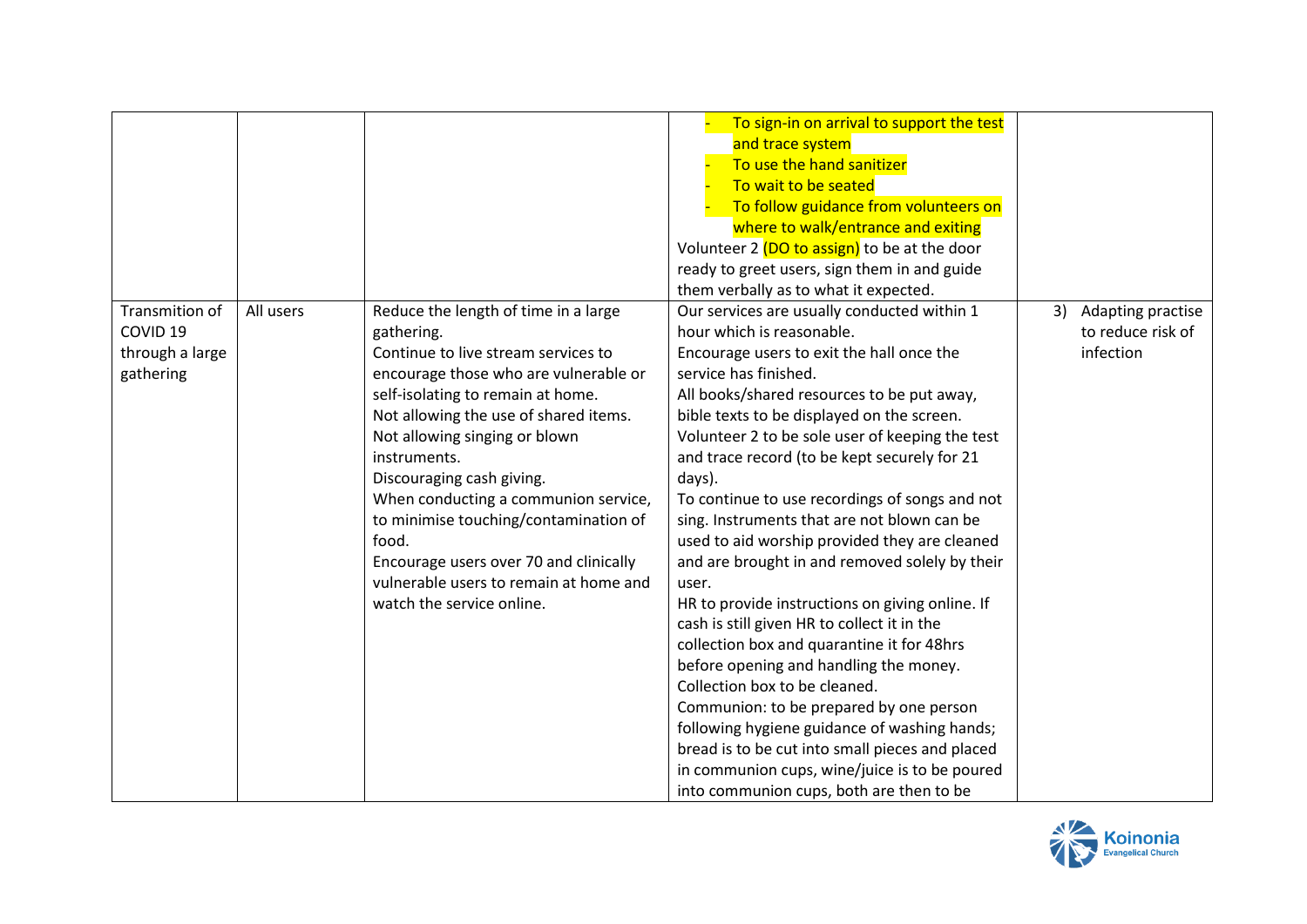| Transmition of<br>COVID <sub>19</sub>                                 | All users                                              | Hand washing/sanitising on entry to the<br>building and toilets                                                                                                                                                                                                                                                                                                                                                                                                                                        | arranged in separate trays with a gap in<br>between each cup. Both will then be covered<br>with cling film and then removed just before<br>use. People will then be invited to take the<br>communion from the front one household at a<br>time, maintaining social distancing.<br>Hand sanitiser to be placed at entrance to<br>building and toilets with appropriate signage,                                                                                                                                                                                     | Hygiene/Cleaning<br>4)                |
|-----------------------------------------------------------------------|--------------------------------------------------------|--------------------------------------------------------------------------------------------------------------------------------------------------------------------------------------------------------------------------------------------------------------------------------------------------------------------------------------------------------------------------------------------------------------------------------------------------------------------------------------------------------|--------------------------------------------------------------------------------------------------------------------------------------------------------------------------------------------------------------------------------------------------------------------------------------------------------------------------------------------------------------------------------------------------------------------------------------------------------------------------------------------------------------------------------------------------------------------|---------------------------------------|
| through<br>surfaces                                                   |                                                        | Toilets to be cleaned before and after<br>use, waste to be removed.<br>Cleaning of all surfaces                                                                                                                                                                                                                                                                                                                                                                                                        | volunteer 2 to oversee correct usage.<br>Cleaning Leader (DO to assign) to/oversee<br>disinfect toilet block, wiping down all surfaces<br>that could have been touched before and after<br>each use and removing all waste at the end of<br>the service.<br>Cleaning Leader to/oversee the wipe<br>down/clean all surfaces used including<br>tables/chairs/light switches/door<br>handles/floor/equipment                                                                                                                                                          |                                       |
| Transmition of<br>COVID 19 due<br>to age and<br>nature of<br>children | Children and<br>Sunday School<br><b>Teaching Staff</b> | Reducing the numbers allowed into the<br>group to 8.<br>Reducing the provision to the under 5's<br>only (those who carry the lowest risk)<br>Cleaning the toys before and after use.<br>Removing any soft furnishings or hard to<br>clean toys.<br>Remaining socially distanced to parents<br>that stay with their children.<br>Allowing a 2-metre space between the<br>children's area and the walkway to the<br>toilets.<br>Providing a separate safeguarding risk<br>assessment for this provision. | Reducing the numbers allowed into the group<br>to 8.<br>Reducing the provision to the under 5's only<br>(those who carry the lowest risk)<br>Sunday School Staff (SK to assign/coordinate)<br>to clean the toys before and after use.<br>Removing any soft furnishings or hard to clean<br>toys.<br>Remaining socially distanced to parents that<br>stay with their children.<br>Allowing a 2-metre space between the<br>children's area and the walkway to the toilets.<br>Providing a separate safeguarding risk<br>assessment for this provision. (SK/HR to do) | Children's<br>5)<br><b>Activities</b> |